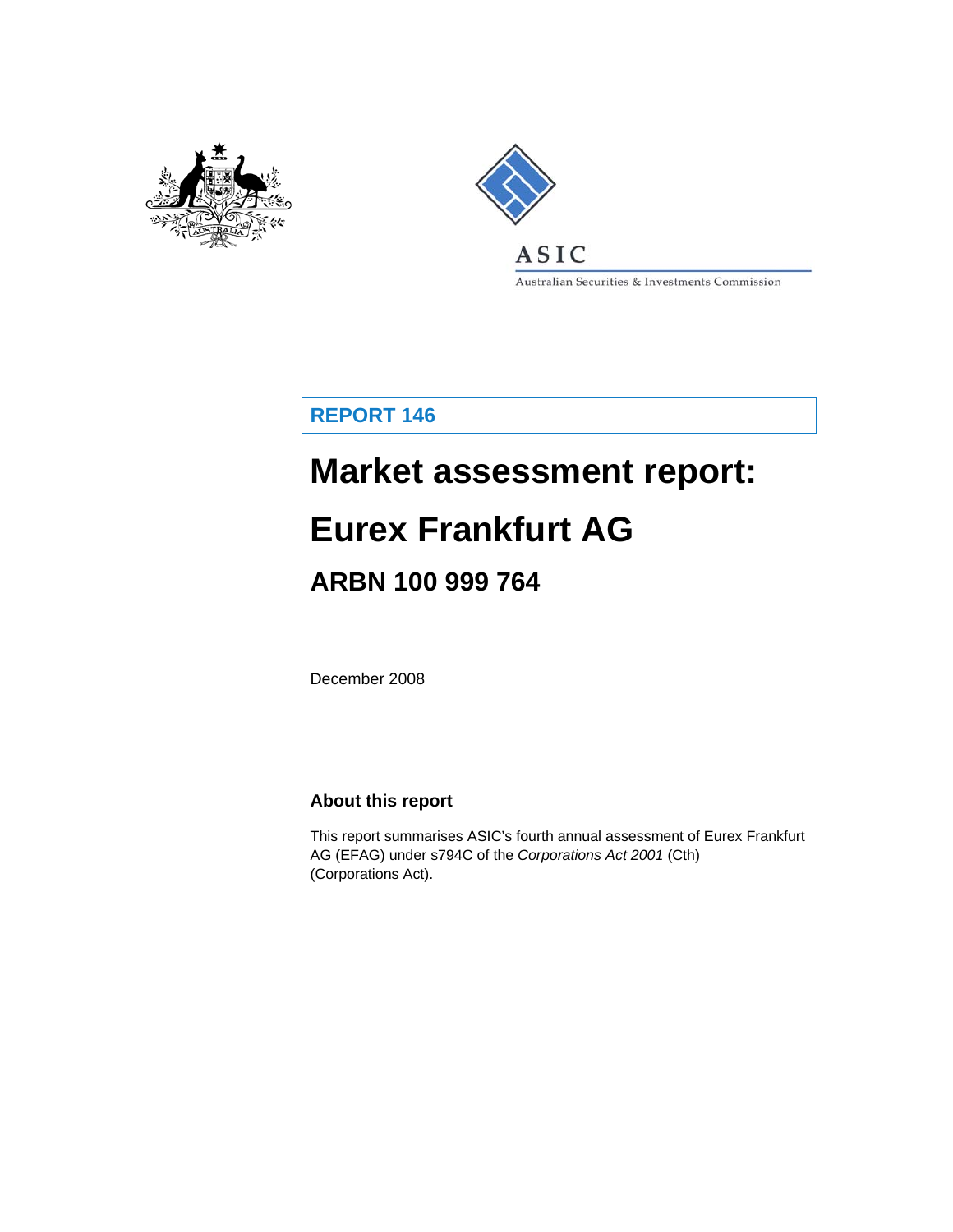#### **About ASIC regulatory documents**

In administering legislation ASIC issues the following types of regulatory documents.

**Consultation papers**: seek feedback from stakeholders on matters ASIC is considering, such as proposed relief or proposed regulatory guidance.

**Regulatory guides**: give guidance to regulated entities by:

- explaining when and how ASIC will exercise specific powers under legislation (primarily the Corporations Act)
- explaining how ASIC interprets the law
- describing the principles underlying ASIC's approach
- giving practical guidance (e.g. describing the steps of a process such as applying for a licence or giving practical examples of how regulated entities may decide to meet their obligations).

**Information sheets**: provide concise guidance on a specific process or compliance issue or an overview of detailed guidance.

**Reports**: describe ASIC compliance or relief activity or the results of a research project.

#### **Previous reports on EFAG**

EFAG was granted an Australian market licence for overseas market to operate Eurex Deutschland (Eurex) on 10 March 2004.

| <b>Report number</b> | Date released    |
|----------------------|------------------|
| <b>REP 48</b>        | <b>July 2005</b> |
| <b>REP 74</b>        | May 2006         |
| <b>REP 96</b>        | June 2007        |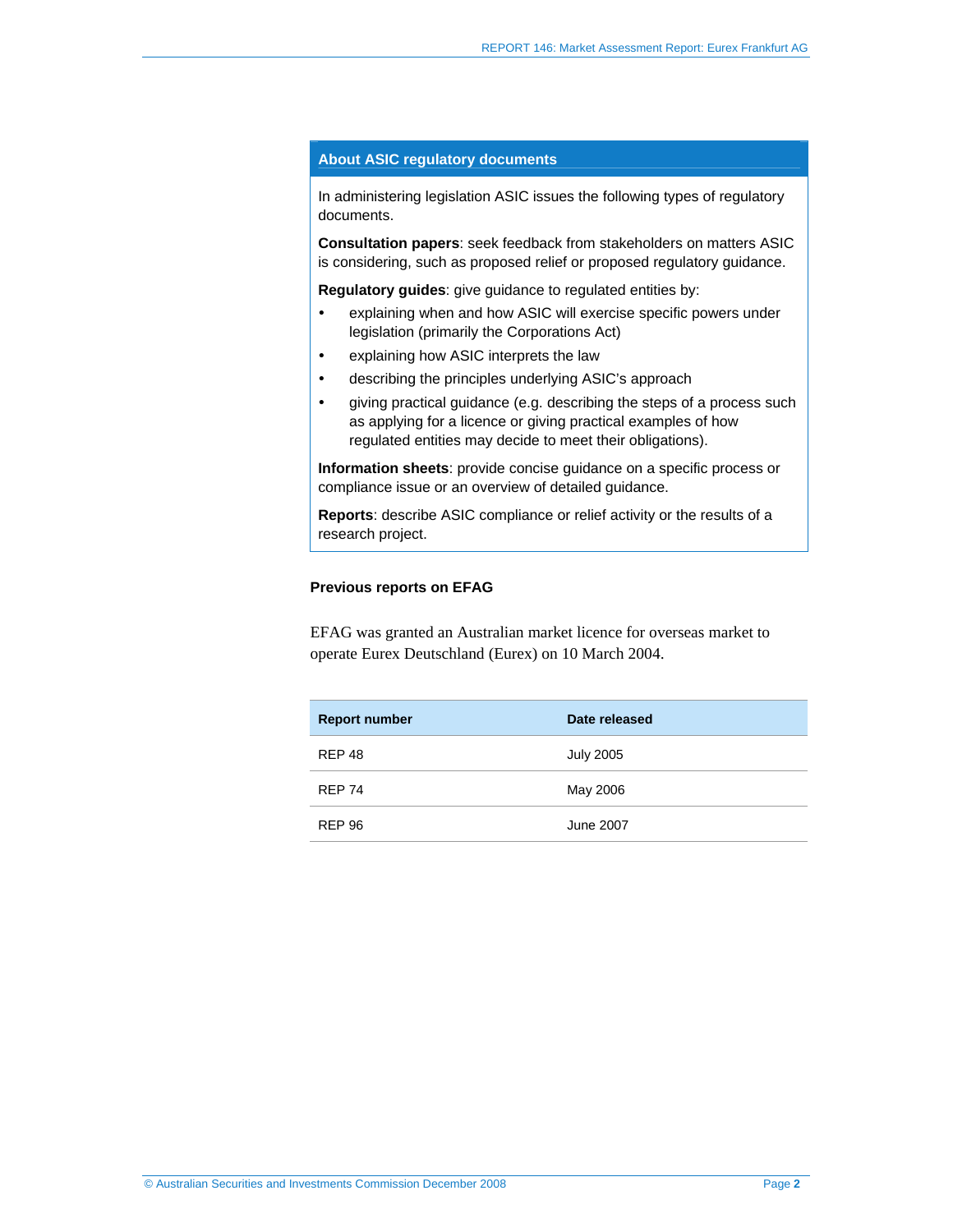# **Contents**

| A |  |
|---|--|
|   |  |
|   |  |
|   |  |
| R |  |
|   |  |
|   |  |
|   |  |
|   |  |
|   |  |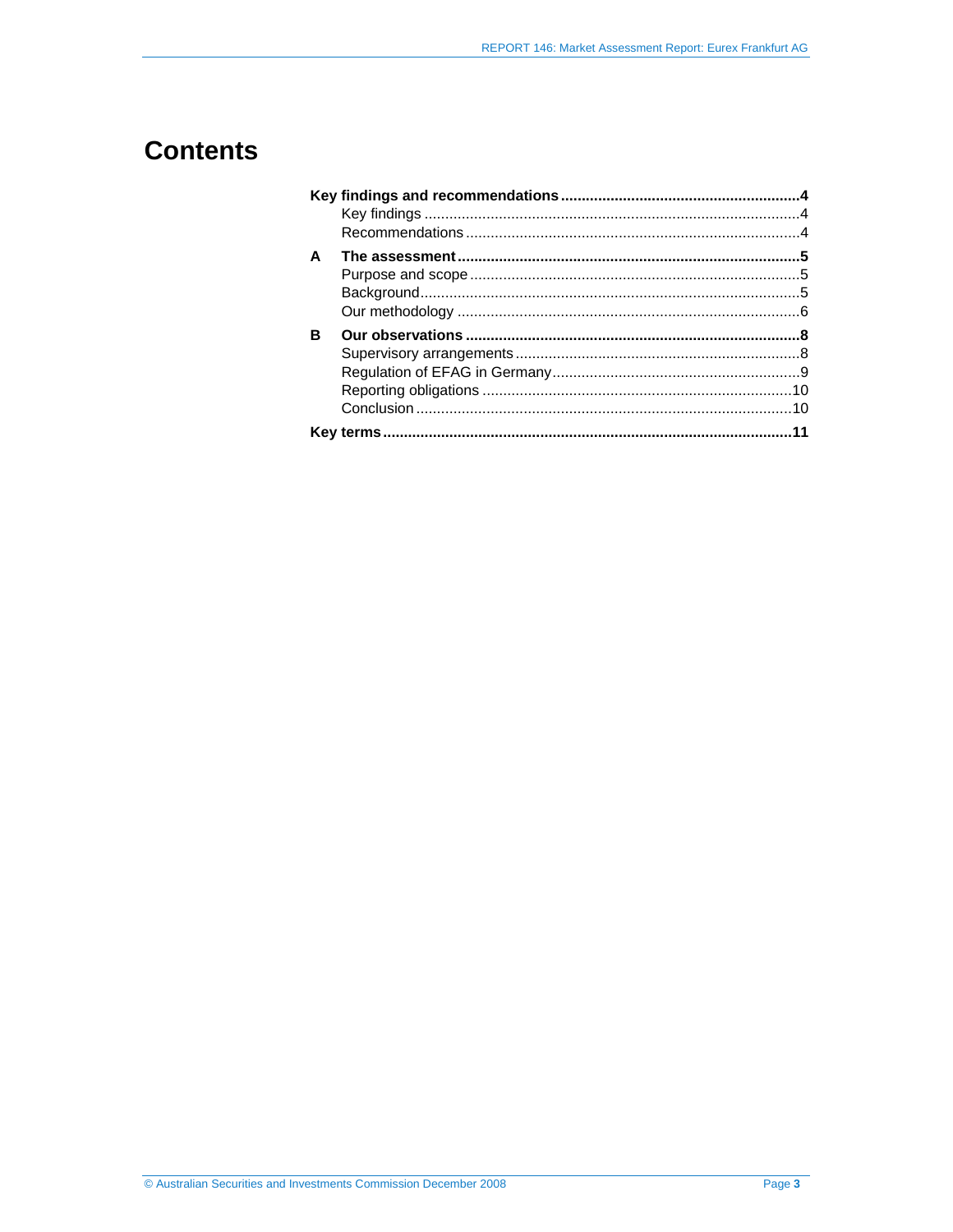## **Key findings and recommendations**

### **Key findings**

1 ASIC is satisfied that EFAG has adequate arrangements for the supervision of its market in accordance with its obligations under s792A(c) of the Corporations Act.

#### **Recommendations**

2 ASIC does not have any recommendations to make about EFAG's current supervisory arrangements.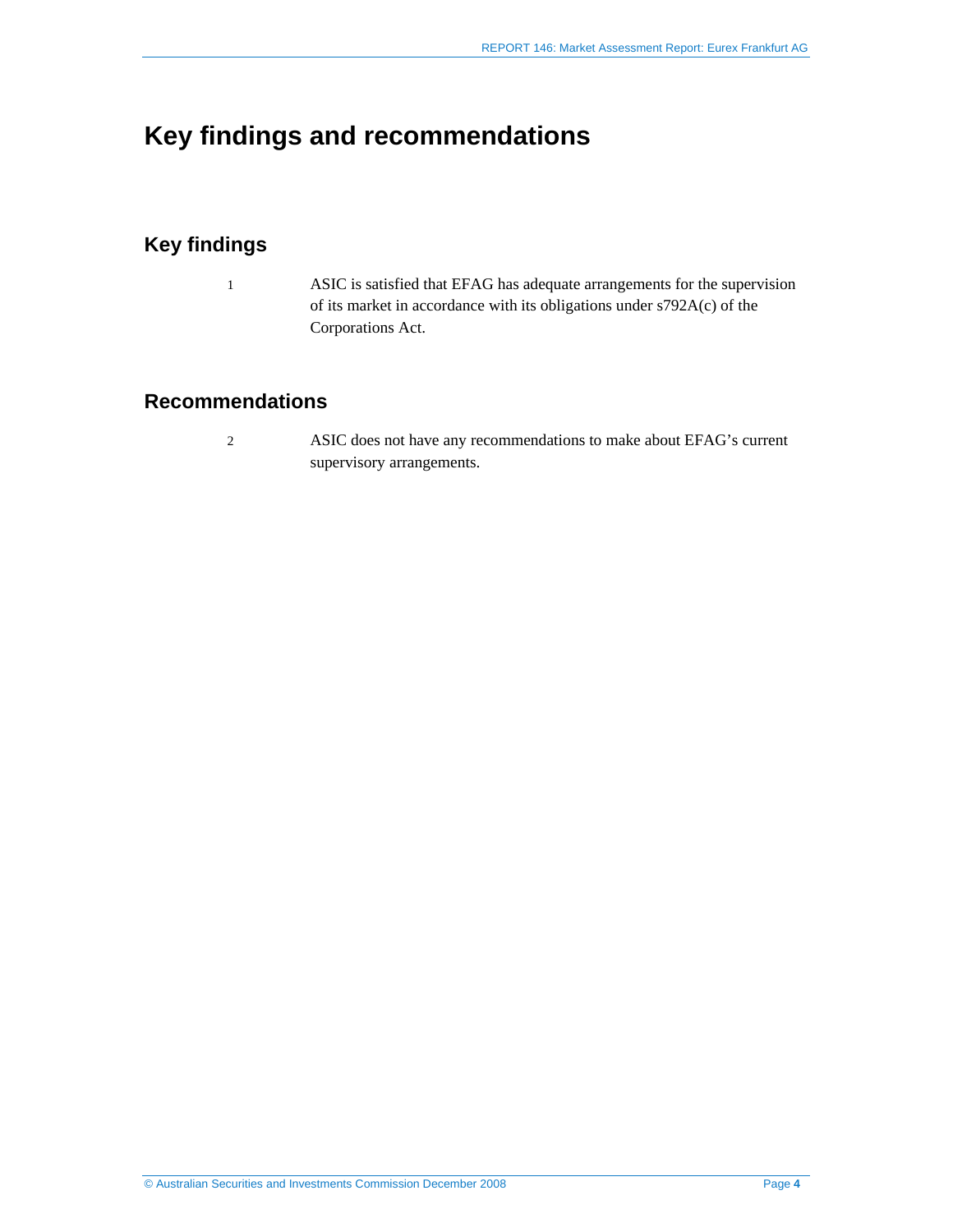### **A The assessment**

#### **Key points**

ASIC conducts annual assessments of market licensees, such as EFAG, because it is required to do so under s794C of the Corporations Act.

The scope of our assessment must always include the obligations in s792A(c) of the Corporations Act but can also include other Chapter 7 obligations.

ASIC uses the licensee's self-assessment reports, information from our previous assessments, ASIC's observation of the licensee's performance, market intelligence and other things to form a view of how well the licensee has operated its market.

#### **Purpose and scope**

| We are required to assess how well a market licensee complies with its |
|------------------------------------------------------------------------|
| obligations in $s792A(c)$ at least once a year: $s794C(2)$ .           |

- 4 A market licensee is required to have adequate arrangements for supervising the market (under s792A) including for:
	- handling conflicts between the commercial interests of the licensee and the need for the licensee to ensure that the market is fair, orderly and transparent;
	- monitoring the conduct of participants on or in relation to the market; and
	- enforcing compliance with the market's operating rules.
- 5 In addition, we are permitted to extend the scope of our assessment to review how well a market licensee complies with any or all of its obligations under Chapter 7 of the Corporations Act: s794C(1).

#### **Background**

- 6 EFAG was granted an Australian market licence for an overseas market operator on 10 March 2004. The market licence permits EFAG to operate its financial market, Eurex Deutschland (Eurex), in Australia. Eurex provides an electronic trading platform that facilitates trading in futures and options on futures contracts.
- 7 EFAG requires all Australian participants to hold an Australian financial services (AFS) licence permitting them to trade in products of the same kind as those that can be dealt with on the market, unless the participant is exempt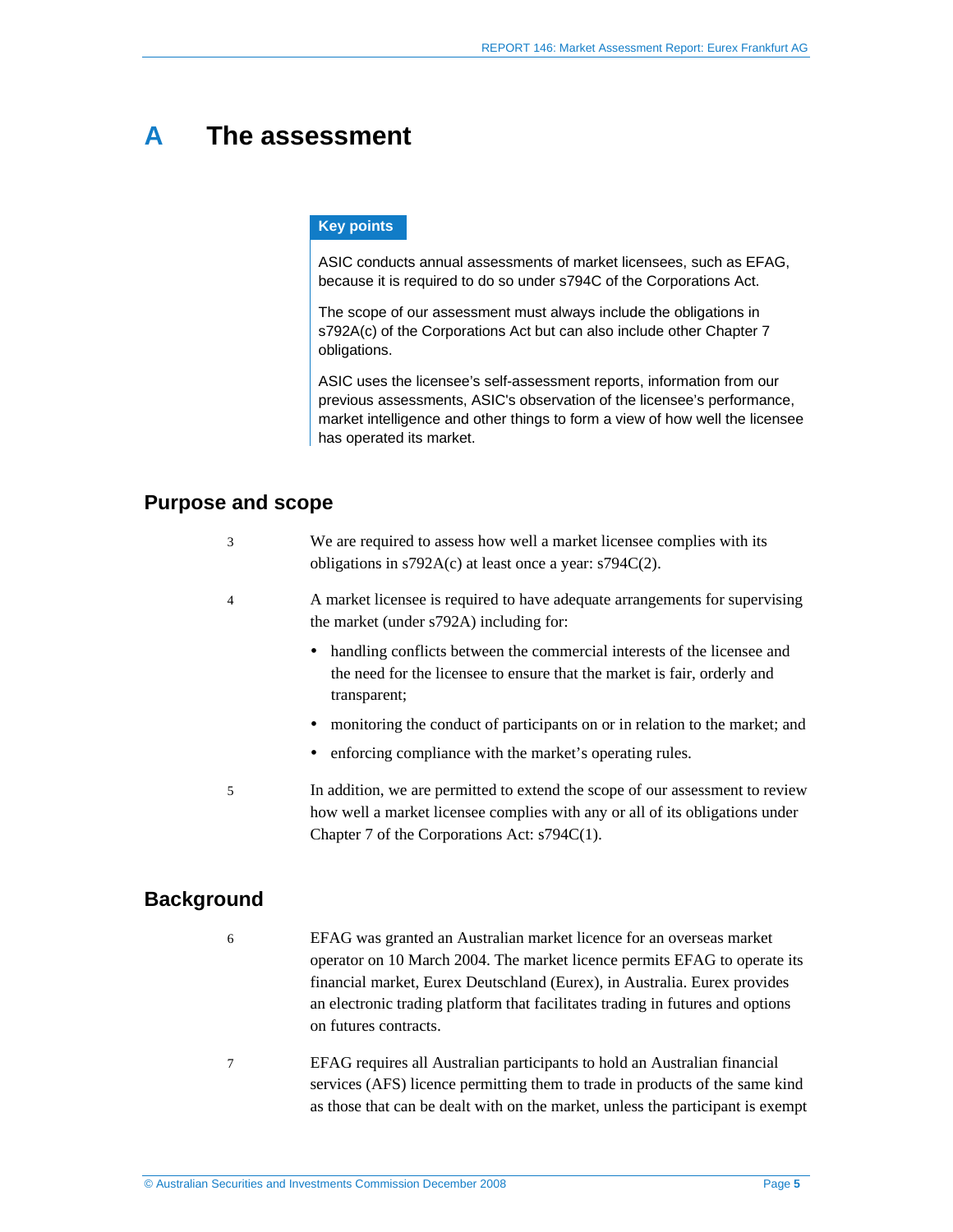under Australian law from the requirement to hold an AFS licence to participate in the market.

- 8 EFAG is authorised to operate Eurex as an exchange under the German federal Exchange Act (Exchange Act) pursuant to a decision of the Exchange Supervisory Authority (ESA) of the State of Hesse on 2 December 1998.
- 9 Eurex is a public law entity approved in the State of Hesse, Germany, as a public exchange under the Exchange Act. Eurex is supervised by the ESA under the Exchange Act.
- 10 A copy of EFAG's market licence is available on our website at www.asic.gov.au.

#### **Our methodology**

#### **Our assessment process**

- 11 A market licensee's obligations are ongoing. Whether it is likely to comply with its obligations in the future cannot be judged merely by reference to its past compliance.
- 12 We therefore use the assessment process to:
	- reach conclusions about the adequacy of the arrangements a market licensee has in place for supervising its market in accordance with its obligations under the Corporations Act at the time of the assessment; and
	- identify issues that in our view need, or may need, to be addressed to ensure ongoing compliance.

#### **What we considered**

13 In conducting our assessment we:

- analysed information we received from and about EFAG in the ordinary course of our dealings with the licensee, including EFAG's annual regulatory report required under s792F;
- reviewed information from the media, EFAG's website and other sources;
- reviewed EFAG's six-monthly reports to ASIC;
- sought additional information from EFAG for the purpose of this assessment; and
- considered information from the ESA.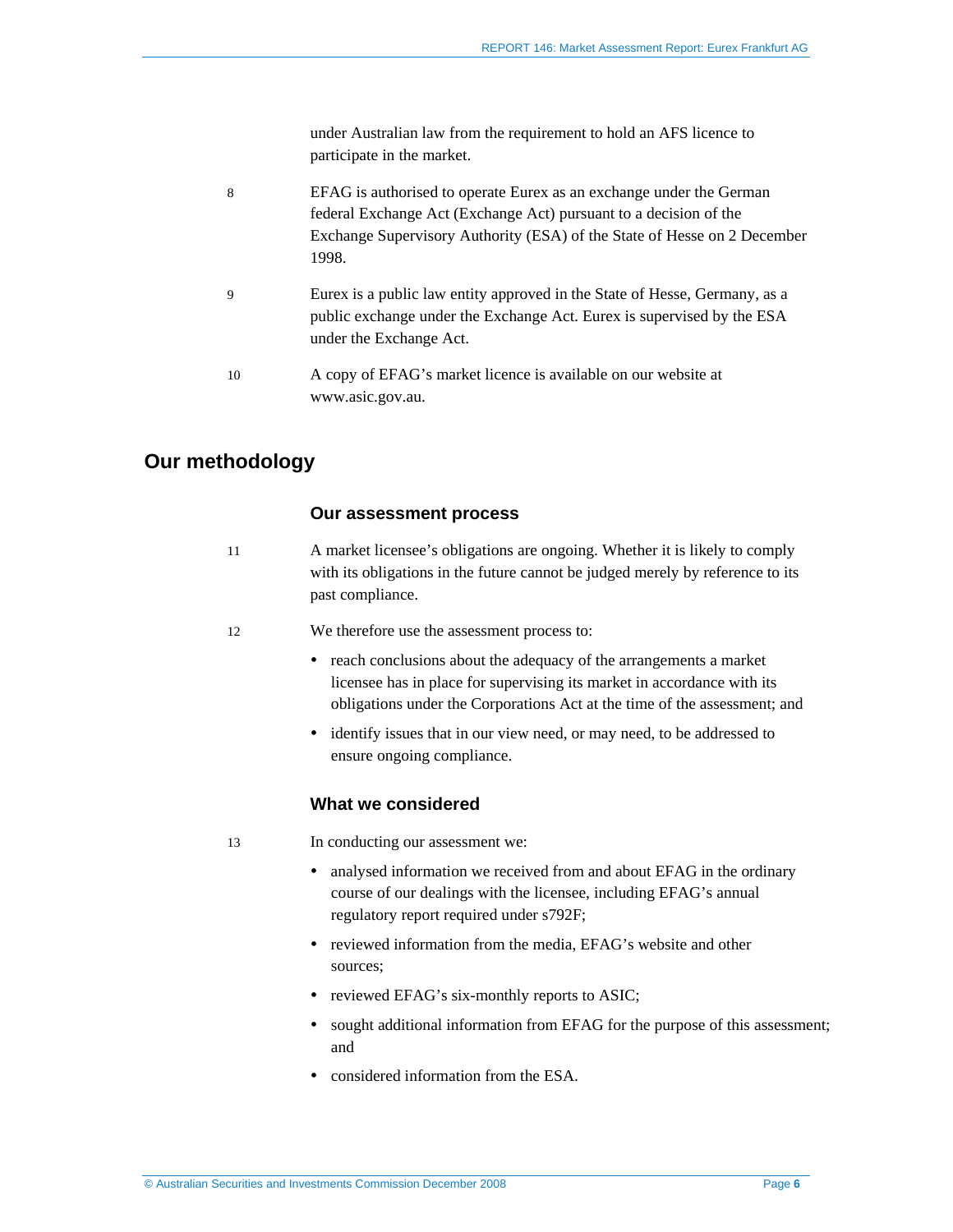#### **Discussions with the foreign regulator**

14 In assessing an overseas licensee's compliance with its obligations under s792A(c) of the Corporations Act, we place significant reliance on statements by the licensee's home regulator in regard to the standing of the licensee. We have received confirmation from the ESA that Eurex remains in good standing as an exchange.

#### **Consultation**

15 EFAG has had the opportunity to view and comment on the findings contained in a draft version of this report. Where appropriate, this final report reflects EFAG's responses.

#### **What we focused on for this assessment**

16 Our focus in this assessment was to review how well EFAG complied with its ongoing supervisory and reporting obligations under its market licence and the Corporations Act.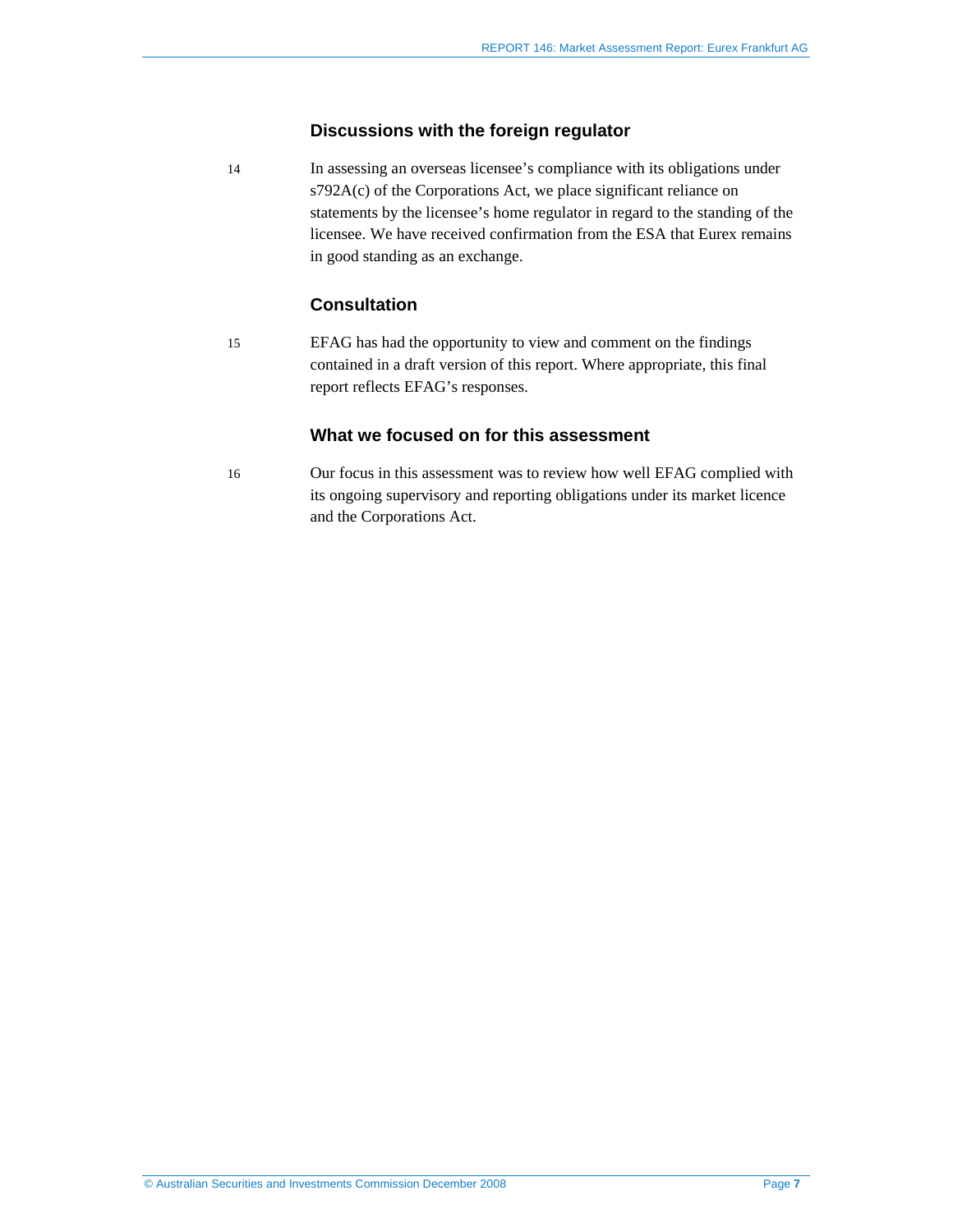## **B Our observations**

#### **Key points**

As part of this assessment, we have considered that the adequacy of EFAG's arrangements and resources for supervising its market including:

- handling conflicts between the commercial interests of the licensee and the need for the licensee to ensure that the market is fair, orderly and transparent;
- monitoring the conduct of participants on or in relation to the market; and
- enforcing compliance with the market's operating rules.

ASIC has also considered EFAG's compliance with its reporting obligations under the Corporations Act.

#### **Supervisory arrangements**

- 17 We conclude that EFAG has adequate arrangements and resources for the supervision of its market in accordance with its obligations under s792A(c).
- 18 This conclusion is based on the following observations drawn from information gathered during the assessment process and our ongoing correspondence with EFAG, and the present operating conditions (including trading volumes and financial products traded on the market):
	- EFAG confirmed that the arrangements for supervising the market have not changed during the previous reporting period;
	- the ESA confirmed that Eurex remains in good standing as an exchange, and that there were no disciplinary actions taken against EFAG; and
	- during our assessment nothing came to our attention to suggest that EFAG's supervisory arrangements are not operating properly.

#### **Conflicts of interest**

- 19 A description of EFAG's supervisory arrangements for handling conflicts of interest is set out at section 2.1 of our report on our first annual assessment of EFAG (REP 48), issued in July 2005.
- 20 Based on our review of all information at hand and information provided by EFAG and the ESA, we are not aware of any significant conflicts of interest events occurring during the assessment period. Further, it appears that EFAG continues to have adequate arrangements for handling conflicts of interest.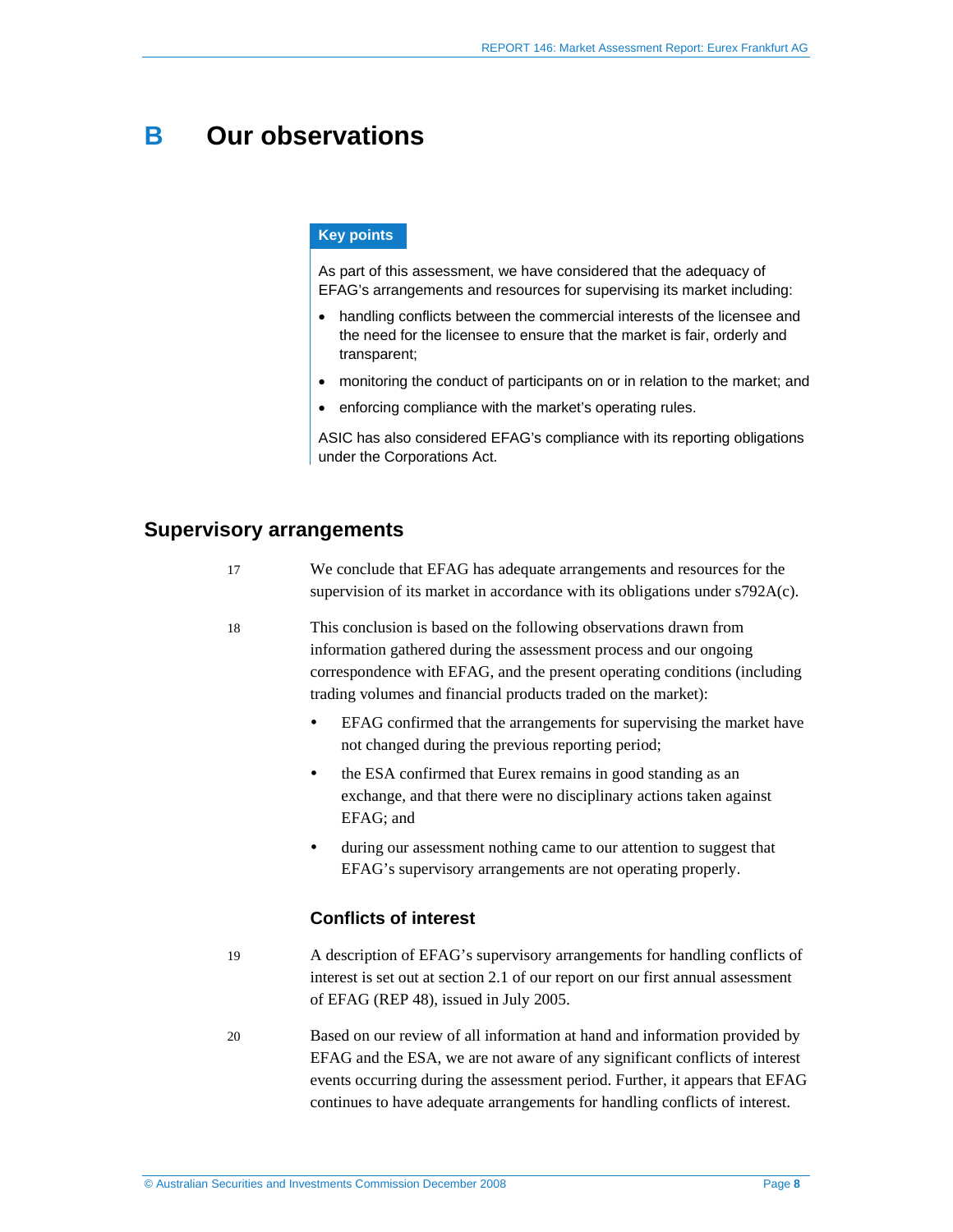#### **Monitoring the conduct of participants**

- 21 A description of EFAG's supervisory arrangements for monitoring the conduct of participants on or in relation to the market is set out at section 2.1 of our report on our first annual assessment of EFAG (REP 48), issued in July 2005.
- 22 Based on our review of all information at hand and information provided by EFAG and the ESA, EFAG appears to have adequate arrangements for monitoring the conduct of participants, taking into account the nature of the market it operates. We note that EFAG's methods for monitoring market conduct have not changed since our last annual assessment (reported in REP 96, issued June 2007).

#### **Compliance with market operating rules**

- 23 A description of EFAG's supervisory arrangements for enforcing compliance with the market's operating rules is set out at section 2.1 of our report on our first annual assessment of EFAG (REP 48), issued in July 2005.
- 24 We note that EFAG's arrangements for enforcing compliance with the operating rules have not changed since our last annual assessment (reported in REP 96, issued June 2007).
- 25 EFAG has told us that it has no reason to suspect that an Australian participant has committed, is committing, or is about to commit, a significant contravention of the market's operating rules. EFAG has not taken any disciplinary action against any Australian participants in the market.
- 26 Based on our review of all information at hand and information provided by EFAG and the ESA, EFAG appears to have adequate arrangements for enforcing compliance with its operating rules.

#### **Regulation of EFAG in Germany**

- 27 We received information from the ESA about the regulation of Eurex during the assessment period.
- 28 The ESA has told us that Eurex remains in good standing as an exchange. It has told us that there were no reviews or on-site risk assessments of EFAG and no surveillance or disciplinary action taken against EFAG.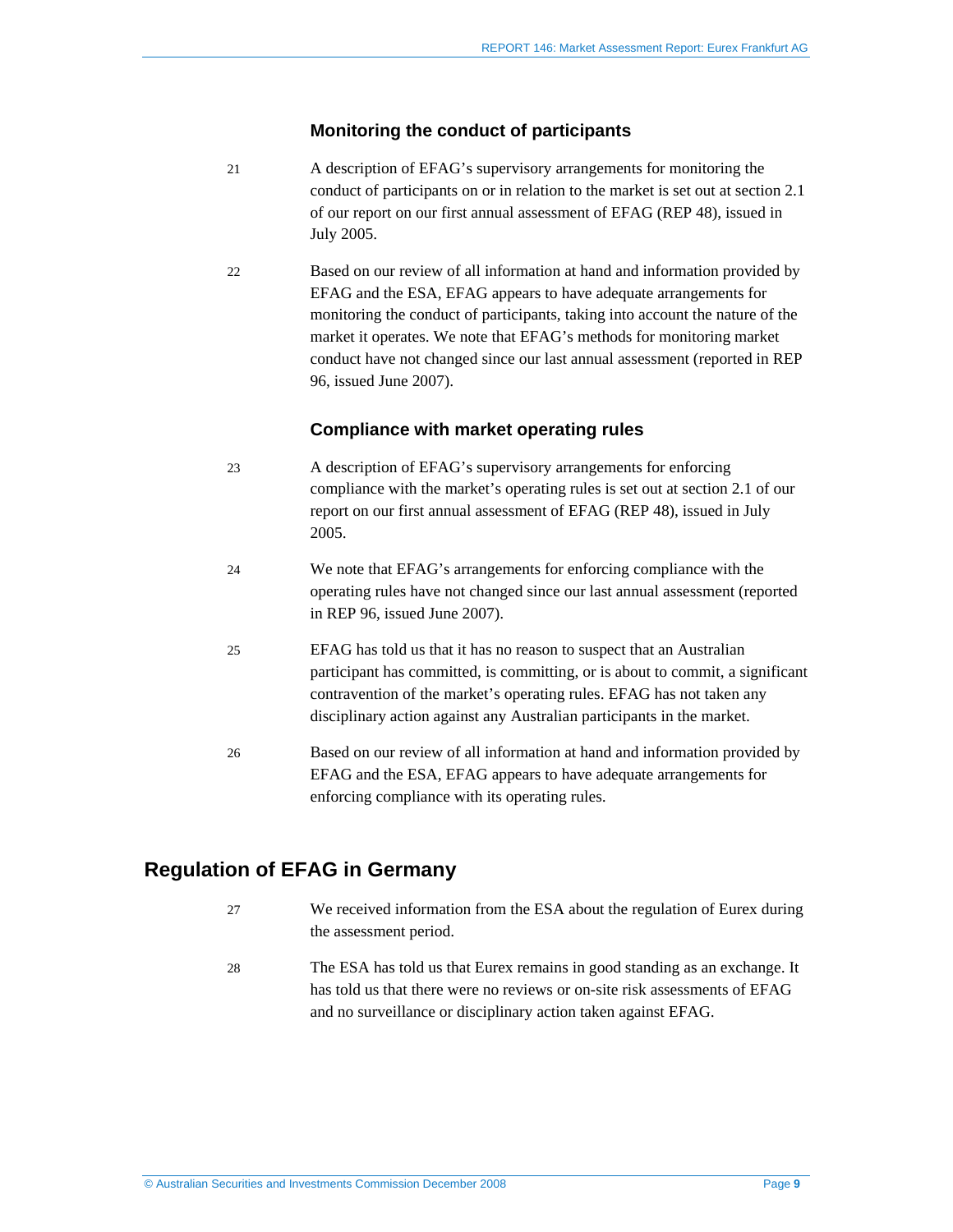### **Reporting obligations**

#### **Annual regulatory report**

29 We note that EFAG lodged its annual regulatory report with us on time and it contained the information required.

#### **Reports required by market licence**

30 We note that EFAG lodged its six-monthly reports with us on time and they contained the information required.

#### **Rule amendments**

31 EFAG has provided notices on rule changes in a timely manner and with sufficient information to satisfy s793D(3) of the Corporations Act.

### **Conclusion**

32 Based on this assessment, we do not have any recommendations to make about EFAG's current supervisory arrangements.